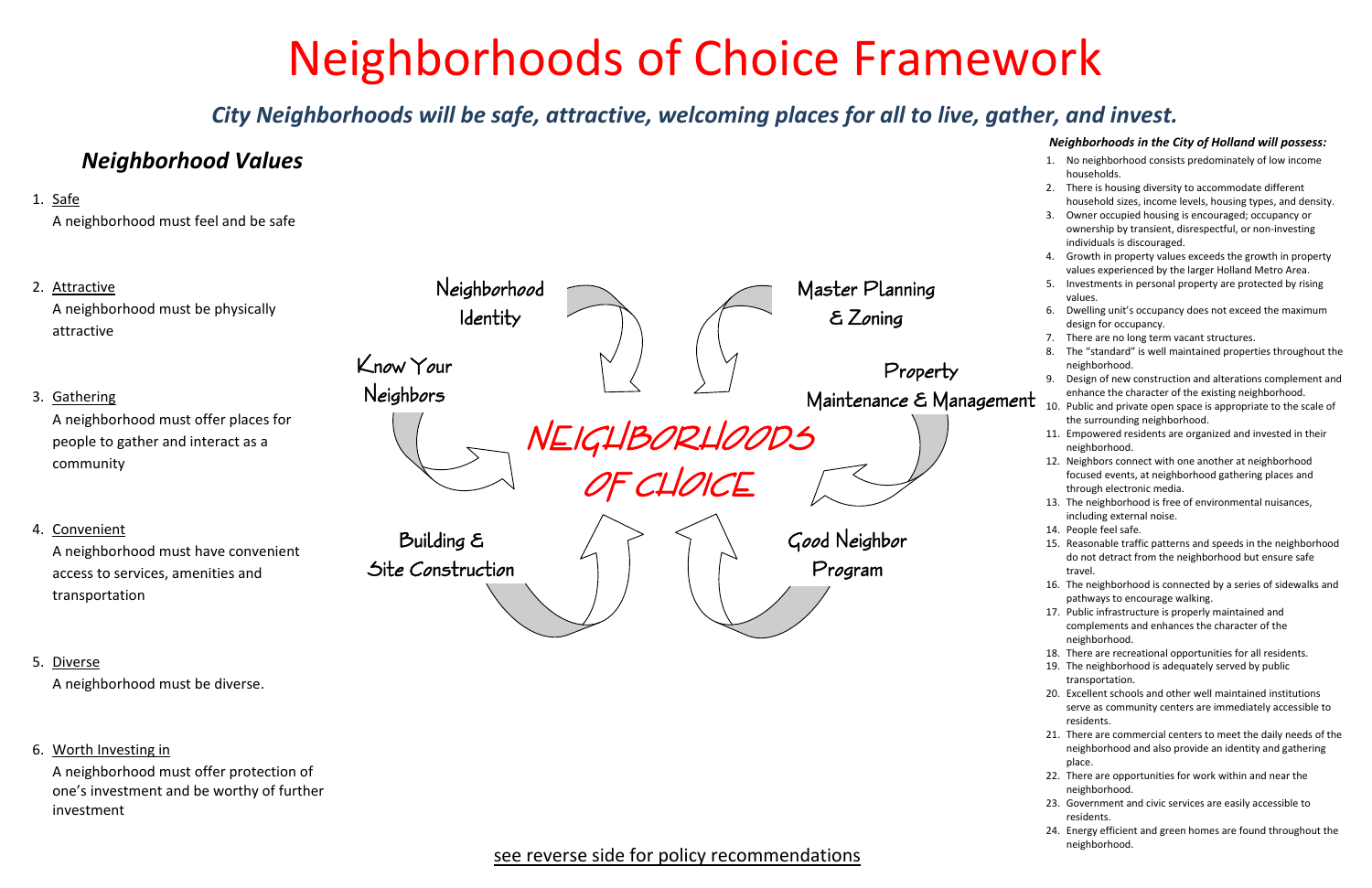#### NEIGHBORHOOD IDENTITY

A neighborhood has to mean something. Creating a neighborhood identity will result in pride and ownership in that neighborhood. What good is it to try to attract someone to live in a neighborhood if one can't state what makes it different from other neighborhoods or subdivisions? To accomplish this task, the City must implement the following actions:

The basic building block of a strong neighborhood is the people who live there. For a neighborhood to feel like home there needs to be a connection between neighbors. To accomplish this task, the City must implement the following actions:

- Work with community organizations and residents to formally identify the different neighborhoods throughout the City.
- Work with community organizations and residents to develop the story of what makes each neighborhood unique.
- Use the story and assets of each neighborhood to create individual neighborhood guides promoting the benefits of living in that particular neighborhood.
- Invest in signage for the different neighborhoods, aiding in identification and in letting people know that this area is more than just another group of city blocks.

#### KNOW YOUR NEIGHBORS

- Identify Neighborhood Ambassadors in each of the neighborhoods to serve as a cheerleader and facilitator for neighbor interactions.
- Develop a "Welcome to the Neighborhood" folder which highlights the benefits of living in the various neighborhoods. This folder will be distributed to new households moving into each of the neighborhoods and include a narrative of the neighborhood, neighborhood commercial coupons, map of the neighborhood, contact information for neighborhood representatives and the Good Neighbor Brochure.
- Establish Neighborhood Social Groups throughout the City and develop a broad educational program for these associations such as building community, marketing your neighborhood, running small organizations, and getting involved in improving your neighborhood.
- Work with Neighborhood Social Groups and local institutions to provide the electronic mechanism for NSG's to network within their Group and to share information and ideas outside of their Group.

#### PROPERTY MAINTENANCE and MANAGEMENT

A neighborhood cannot look tired and rundown if it is to bring in new investment and be attractive to new residents. To ensure Holland's Neighborhoods remain their best, the City must implement the following actions:

- Update the Property Maintenance Code to extend beyond purely safety concerns to include broader "welfare" issues such as aesthetic concerns, including conditions that suggest disregard for property or neighbors like paint splatter on windows, roofing and siding, prohibiting plywood (T-III) used as exterior siding, prohibiting indoor furniture stored outdoors, require functioning appliances, defining appropriate exterior wall and floor coverings, etc.
- Aggressively enforce the new Property Maintenance Code, to require non-complaint based enforcement in addition to complaint based enforcement. Encourage neighbors to report homes in disrepair, and implement Point of Sale Inspections to ensure all residential properties – rental and owner occupied - meet the new Property Maintenance Code.
- Ensure that all public property is maintained in excellent condition. Organize neighborhood groups to assist in this effort.
- Explore opportunities to encourage and assist property owners in maintaining their homes such as re-establishing a tool lending library.
- Review housing code enforcement to ensure service is provided in a userfriendly and helpful manner; change service standards when warranted. For example, provide a list of resources to those homeowners in violation who may not know where to begin.

#### MASTER PLANNING and ZONING

Approach neighborhoods from a holistic point of view. We need nearby options for residents to gather in first-rate public spaces, shop for daily needs, walk or bike to elementary schools, and be willing to eliminate lower quality housing in favor of newer development. To accomplish this task, the City must implement the following actions:

- Ensure and promote Public and Private Gathering Places within a 5 to 10 minute walk or bicycle ride of residential properties.
- Invest in high quality public projects to make neighborhoods more attractive to new investment.
- Provide sidewalks throughout all neighborhoods that connect within the neighborhoods as well as connecting the residents with nearby services and facilities.
- Identify and preserve historic and architecturally significant homes while encouraging creative continued revitalization through replacements of other houses.

Aggressively identify areas where we should lose lower quality housing in favor of new development.

#### BUILDING AND SITE CONSTRUCTION

Neighborhoods of Choice have recognizable patterns. While not appearing the same, Houses and lots should be sustainable, era appropriate, and compatible in relation to one another when being constructed or renovated. Contemporary compatible alterations and additions are encouraged. To accomplish this task, the City must implement the following actions:

• Develop a pattern book to highlight compatible designs for new construction and exterior alterations for the different neighborhoods. • Update the Infill Review Ordinance to include exterior renovations to ensure compatible design is achieved during a renovation project. • Develop a pattern book to highlight the use of "green" building practices in regards to construction, renovation and maintenance, site planning, and

• Develop a pattern book to highlight opportunities for landscaping and beautification of one's property.

- 
- 
- infrastructure.
- 
- help to neighbors.

• Provide an electronic mechanism (i.e. blog) that allows citizen-led design

#### GOOD NEIGHBOR PROGRAM

A Neighborhood has to be, well, neighborly. There has to be a sense of what behavior in the neighborhood is appropriate and what behavior is not appropriate. To accomplish this task, the City must implement the following actions:

• Create a Good Neighbor Brochure that sets expectations of living in the City. This brochure will address several behavioral expectations and provide information on City Ordinances ranging from noise levels to yard maintenance, and from refuse pick up to a guide to City Services. • Distribute the brochure to local realtors to pass on to home buyers during the real estate closing as well as to landlords to pass on to their

- 
- tenants.
- 
- 

• Place the brochure in the "Welcome to the Neighborhood" Folder to be distributed when a new person moves into a neighborhood and incorporate into the Neighborhood educational programs.

• Have City Departments including the Police Officers keep copies of the brochure with them to distribute when visiting properties as part of a complaint or general visit.